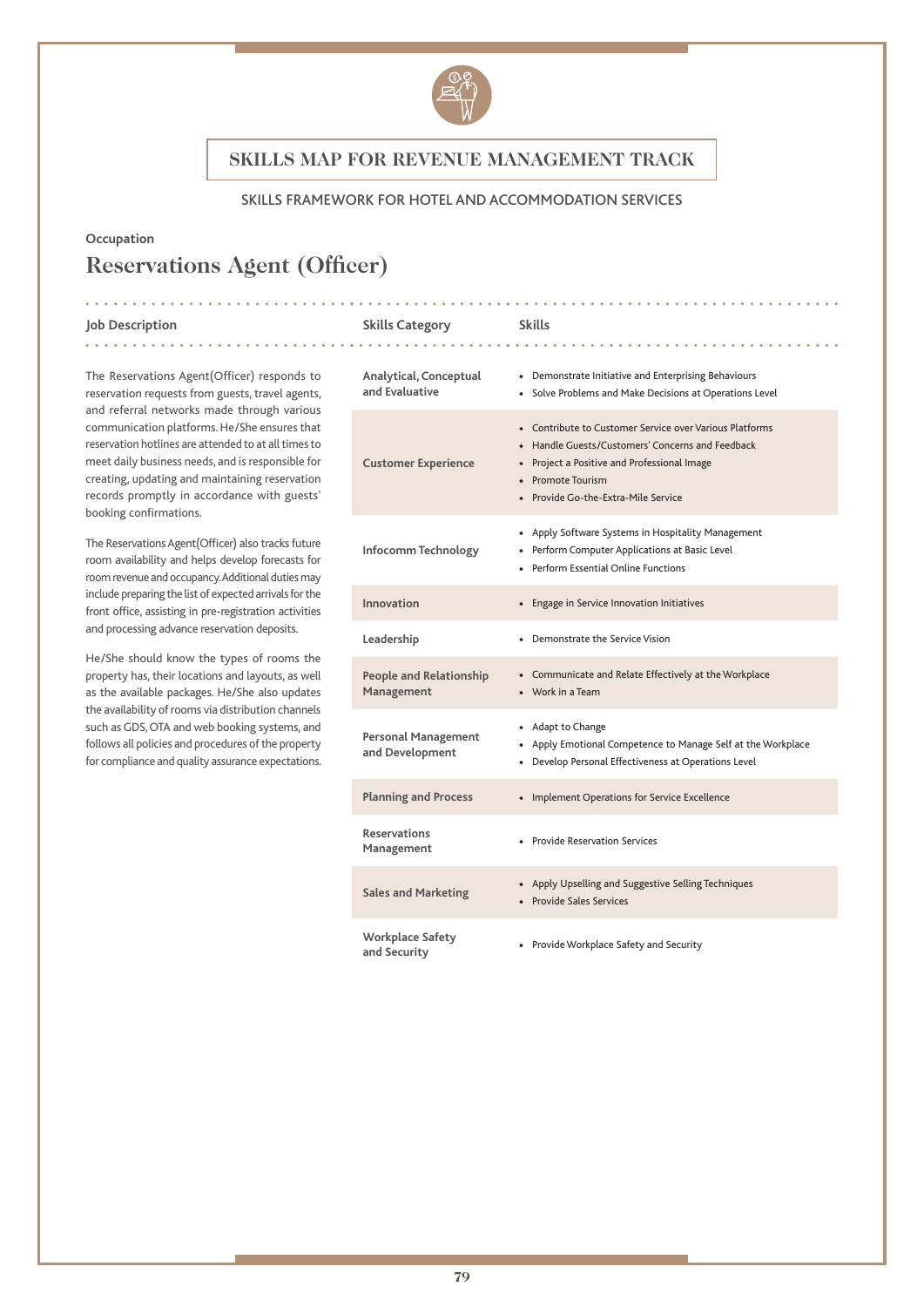

### SKILLS FRAMEWORK FOR HOTEL AND ACCOMMODATION SERVICES

### **Occupation**

# **Reservations Executive**

. . . . . . . . . . . . . . . .

#### **Job Description Skills Category Skills**

. . . . . . . . . . . . .

The Reservation Executive handles the requests from guests, companies and travel agents via phone and other platforms. He/She needs to ensure booking information are input accurately into the reservation system, and maintain and update room availability on online booking platforms.

The Reservation Executive assists to meet monthly revenue targets by proposing promotional packages to increase room sales and revenue. He/She is required to build suitable packages according to requests and make reservation of other services as requested by the guests.

He/She should be knowledgeable in all packages and plans and be able to upsell products and services offered by the property. He/She is to follow all policies and procedures, and comply with quality assurance expectations and standards. He/She should effectively deal with guests and maintain confidentiality of guest information and pertinent data of the property.

| <b>Business Negotiation</b>                    | • Apply Basic Negotiation Skills and Techniques                                                              |
|------------------------------------------------|--------------------------------------------------------------------------------------------------------------|
| <b>Customer Experience</b>                     | • Resolve Guests/Customers' Concerns and Feedback                                                            |
| Environmental<br>Sustainability                | • Implement Sustainable Operations Using Green Initiatives                                                   |
| <b>Front Office Operations</b><br>and Services | • Provide Front Office Services                                                                              |
| Infocomm Technology                            | • Manage Online Information<br>• Perform Online Collaboration                                                |
| <b>Information and Results</b>                 | • Acquire Industry Knowledge                                                                                 |
| Leadership                                     | • Role Model the Service Vision                                                                              |
| <b>People and Relationship</b><br>Management   | • Facilitate Effective Communication and Engagement at<br>the Workplace<br>• Facilitate Effective Work Teams |
| <b>Personal Management</b><br>and Development  | • Apply Emotional Competence to Manage Self and Team at<br>the Workplace                                     |
| <b>Risk Management</b>                         | Facilitate Compliance with Legislative and<br>۰<br><b>Regulatory Requirements</b>                            |

. . . . . . . . . . . . .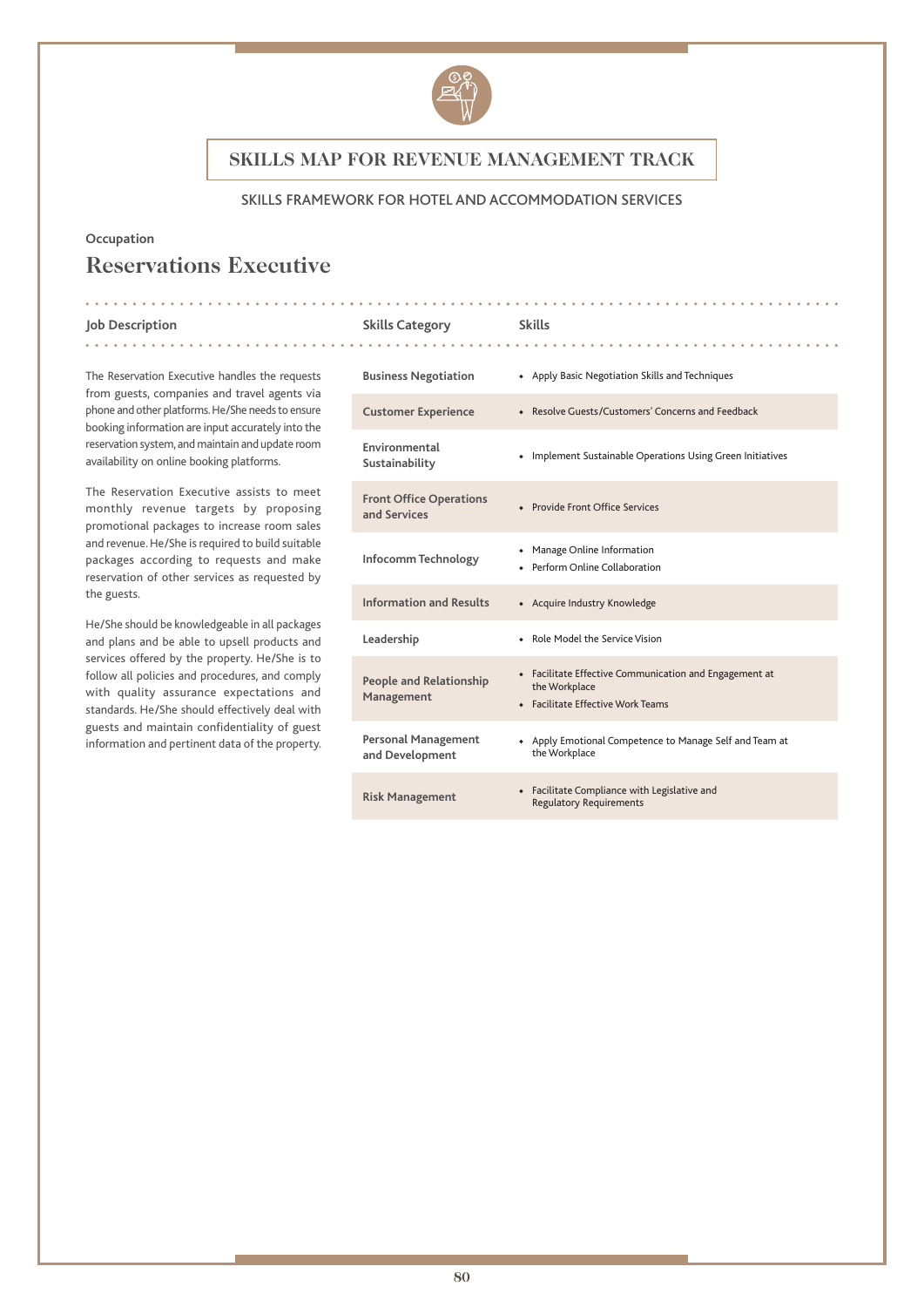

### SKILLS FRAMEWORK FOR HOTEL AND ACCOMMODATION SERVICES

### **Occupation**

# **Reservations Supervisor**

#### **Job Description Skills Category Skills**

. . . . . . . . . . . . .

The Reservations Supervisor is responsible for assisting with the supervision of the reservations department and the coordination of training for the individual and department. He/She oversees the operations of the department in selling rooms, and manages inventory to maximise transient sales.

He/She assists guests on enquiries and ensures that all guest requests are dealt with in a timely and professional manner with no back-log of bookings. He/She must be knowledgeable in the comprehensive description of the rooms, facilities and on-going offers, monitor the property inventory and coordinate with the front office for all special guest requests.

The Reservations Supervisor ensures all procedures are performed to the property's standards, and assists reservation staff whenever necessary in performing all job functions. He/ She coordinates with reservation sales agents to resolve all guest issues and recommend appropriate measures where required.

| Analytical, Conceptual<br>and Evaluative      | • Solve Problems and Make Decisions at Supervisory Level                                        |
|-----------------------------------------------|-------------------------------------------------------------------------------------------------|
| <b>Business Continuity</b><br>Management      | • Execute Crisis Management Plan                                                                |
| <b>Customer Experience</b>                    | • Manage Guests/Customers' Concerns and Feedback                                                |
| People and Relationship<br>Management         | • Coach for Service Performance<br>Cultivate Workplace Relationships and Diversity<br>$\bullet$ |
| <b>Personal Management</b><br>and Development | Develop Personal Effectiveness at Supervisory Level<br>$\bullet$                                |
| Planning and<br>Implementation                | • Display Critical Thinking and Analytical Skills<br>• Implement Loss/Risk Prevention           |
| <b>Reservations</b><br>Management             | • Supervise Reservation Services                                                                |
| <b>Revenue Management</b>                     | • Apply Principles of Revenue Management                                                        |
| <b>Risk Management</b>                        | • Apply Risk Management Procedures                                                              |

<u>. . . . . . . . . .</u>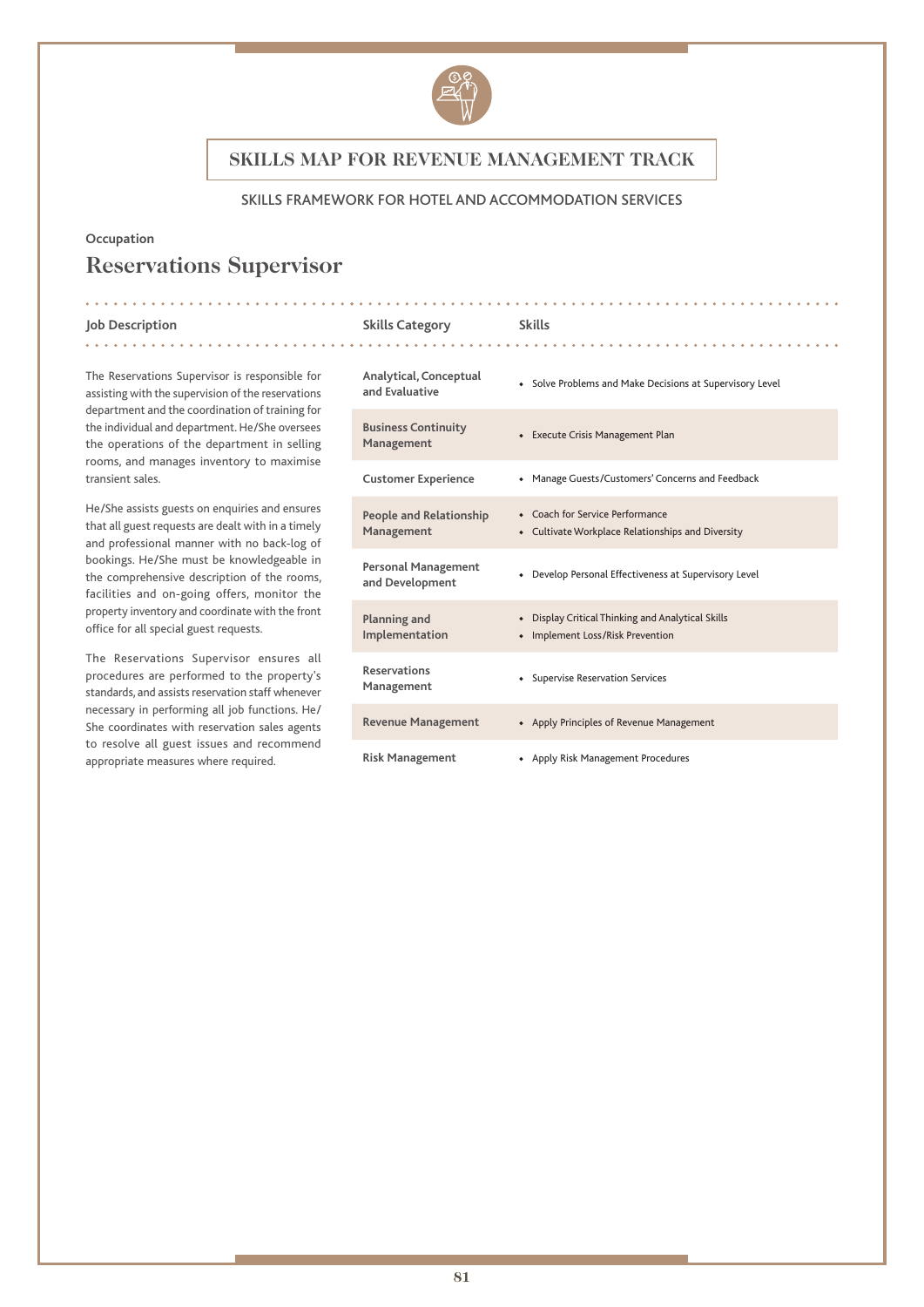

#### SKILLS FRAMEWORK FOR HOTEL AND ACCOMMODATION SERVICES

#### **Occupation**

# **Revenue Specialist/ Revenue Analyst**

. . . . . . . . . . .

#### **Job Description Skills Category Skills**

. . . . . . . . . . . . .

The Revenue Specialist/Analyst supports and maintains accuracy, and enhances the revenue management systems of the property to increase the daily productivity for the team. With the ability in statistical data analysis and interpretation, he/she assists to maximise revenue and grow RevPAR Index for the property. He/She is responsible for analysing reports, market segment performance and demand, and tracking inventory for the optimal mix of business. He/She also manages the distribution strategies across all channels to drive market share and maximise overall revenue and profit through the development and implementation of effective inventory and pricing strategies. These are done based on historical data, current trends and future demand forecasts.

The Revenue Specialist/Analyst provides reports and available information to the senior leadership team to assist in creating detailed forecasts on a daily, weekly and monthly basis. He/She works closely with stakeholders and ensures all distribution channels (Direct sales, GDS, Internet, OTAs) are fully optimised without any conflict in distribution, representation and positioning. He/ She also performs research and gathers market intelligence through close monitoring of competitor performance, strategies and pricing structures.

## **Analytical, Conceptual and Evaluative** ◆ Support the Establishment of a Framework for Initiative and Enterprise **Communications** ◆ Coordinate Business Meetings ◆ Present Information **Customer Experience** ◆ Establish Relationships for Customer Confidence **Infocomm Technology** ◆ Perform Computer Applications at Advanced Level **Personal Management**  ◆ Apply Emotional Competence to Manage Self and Team at the Workplace

**Sales and Marketing** ◆ Monitor Relationships with Customers

| ו כו אטוומג ו ומוומצכוווכווג<br>and Development | the Workplace<br>Develop Personal Effectiveness at Supervisory Level<br>$\bullet$                                                                                                                                                       |
|-------------------------------------------------|-----------------------------------------------------------------------------------------------------------------------------------------------------------------------------------------------------------------------------------------|
| Planning and<br>Implementation                  | Display Critical Thinking and Analytical Skills                                                                                                                                                                                         |
| <b>Results Achievement</b>                      | • Monitor and Reward Performance Across Teams to Manage<br>Achievement of Results                                                                                                                                                       |
| <b>Revenue Management</b>                       | • Analyse Data for Trends and Forecasts<br>• Apply Revenue Management Strategies<br>• Implement Revenue Optimisation and Enhancement Strategies<br>• Monitor Distribution Channels and Systems<br>• Prepare Yield and Forecasts Reports |
|                                                 |                                                                                                                                                                                                                                         |

◆ Foster Initiative and Enterprise in Teams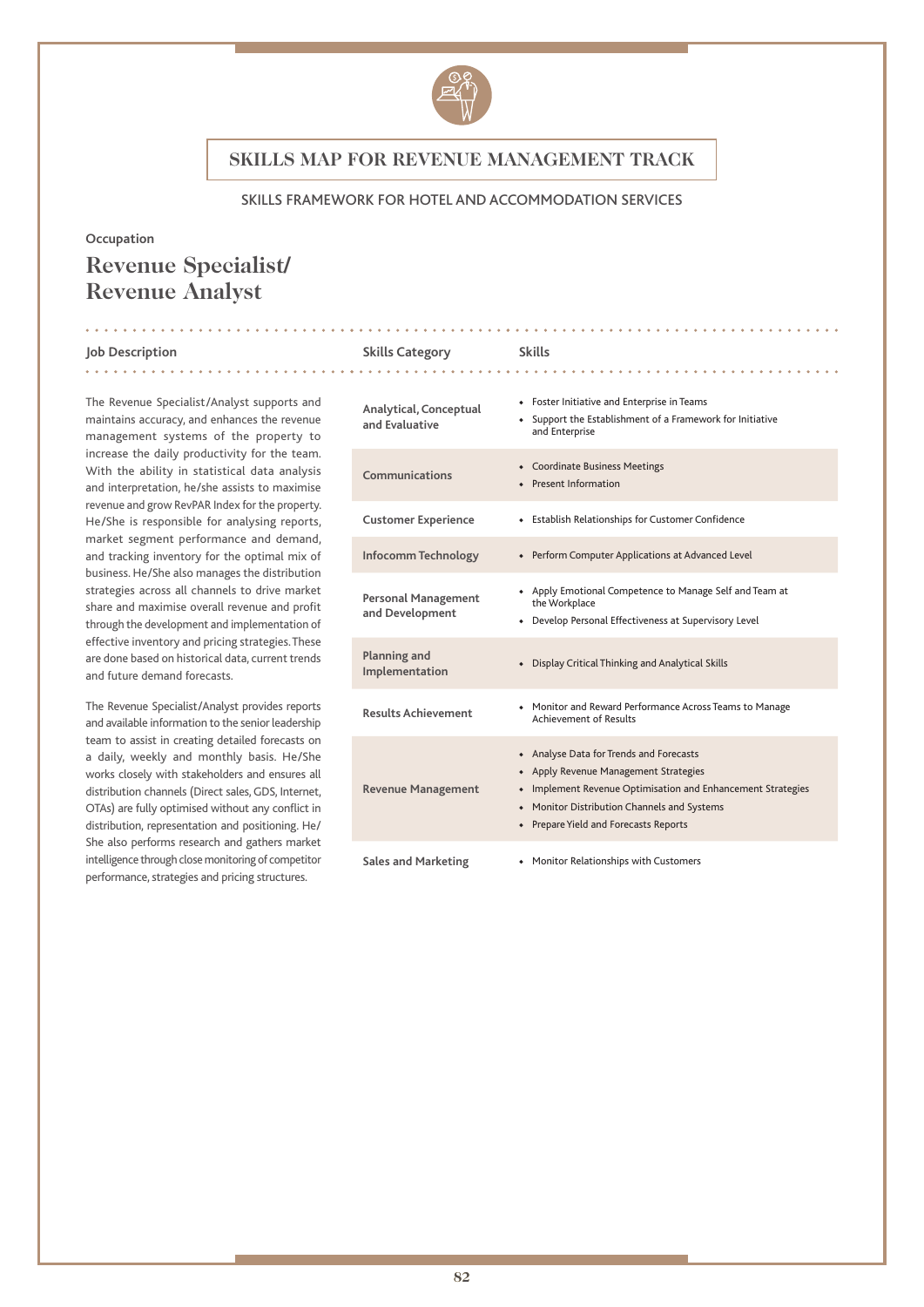

### SKILLS FRAMEWORK FOR HOTEL AND ACCOMMODATION SERVICES

### **Occupation**

# **Assistant Reservations Manager**

 $\frac{1}{2}$ 

#### **Job Description Skills Category Skills**

. . . . . . . . . . . . .

. . . . . . . . . . . . . . . . .

| The Assistant Reservations Manager supervises, |
|------------------------------------------------|
| mentors and leads the reservations team of the |
| property. He/She trains new team members and   |
| creates a culture of generating new knowledge  |
| opportunities and good service attitude.       |
|                                                |

The Assistant Reservations Manager assists with providing information and making reservations for guests, including upselling special packages and cross-selling different services throughout the property. He/She needs to produce daily and weekly room occupancy reports for the management, and ensures that all third party reservations are accurately captured in the system.

The Assistant Reservations Manager monitors agents' calls to ensure that correct sales tactics are being used and quality service is being provided. He/She has to ensure all sales and reservations are performed in accordance with the policies and procedures of the property.

| Analytical, Conceptual<br>and Evaluative      | • Foster Initiative and Enterprise in Teams<br>• Solve Problems and Make Decisions at Managerial Level                                   |
|-----------------------------------------------|------------------------------------------------------------------------------------------------------------------------------------------|
| <b>Business Negotiation</b>                   | • Participate in Dispute Resolution                                                                                                      |
| Communications                                | Conduct Interviews<br><b>Manage Meetings</b>                                                                                             |
| <b>Customer Experience</b>                    | • Develop Service Recovery Framework<br>• Manage Guest/Customer Experience                                                               |
| Innovation                                    | • Contribute to Innovation Process Within Own Scope of Work in<br><b>Business Unit</b>                                                   |
| Leadership                                    | • Lead Team Leaders to Develop Business Strategies and Governance<br>Management                                                          |
| People and Relationship<br>Management         | • Supervise, Motivate and Empower Staff                                                                                                  |
| People Management                             | • Conduct Staff Performance Assessment Process                                                                                           |
| <b>Personal Management</b><br>and Development | • Contribute Towards a Learning Organisation<br>• Foster Team Adaptability<br>Manage Workplace Challenges with Resilience                |
| Planning and<br>Implementation                | + Assign Work<br>• Develop Service Operations<br>• Manage Operations for Service Excellence<br>• Support Strategic and Operational Plans |
| <b>Project Management</b>                     | • Document Project Processes and Outcomes                                                                                                |
| <b>Reservations</b><br>Management             | • Manage Reservation Services                                                                                                            |
| <b>Results Achievement</b>                    | • Monitor and Reward Performance in a Team to Support<br><b>Achievement of Results</b>                                                   |
| <b>Revenue Management</b>                     | • Apply Revenue Management Strategies<br>• Implement Revenue Optimisation and Enhancement Strategies                                     |
| <b>Risk Management</b>                        | • Manage Loss/Risk Prevention                                                                                                            |
| <b>Workplace Safety</b><br>and Security       | • Monitor Workplace Safety and Security                                                                                                  |

. . . . . . . . . . . . . . . . . .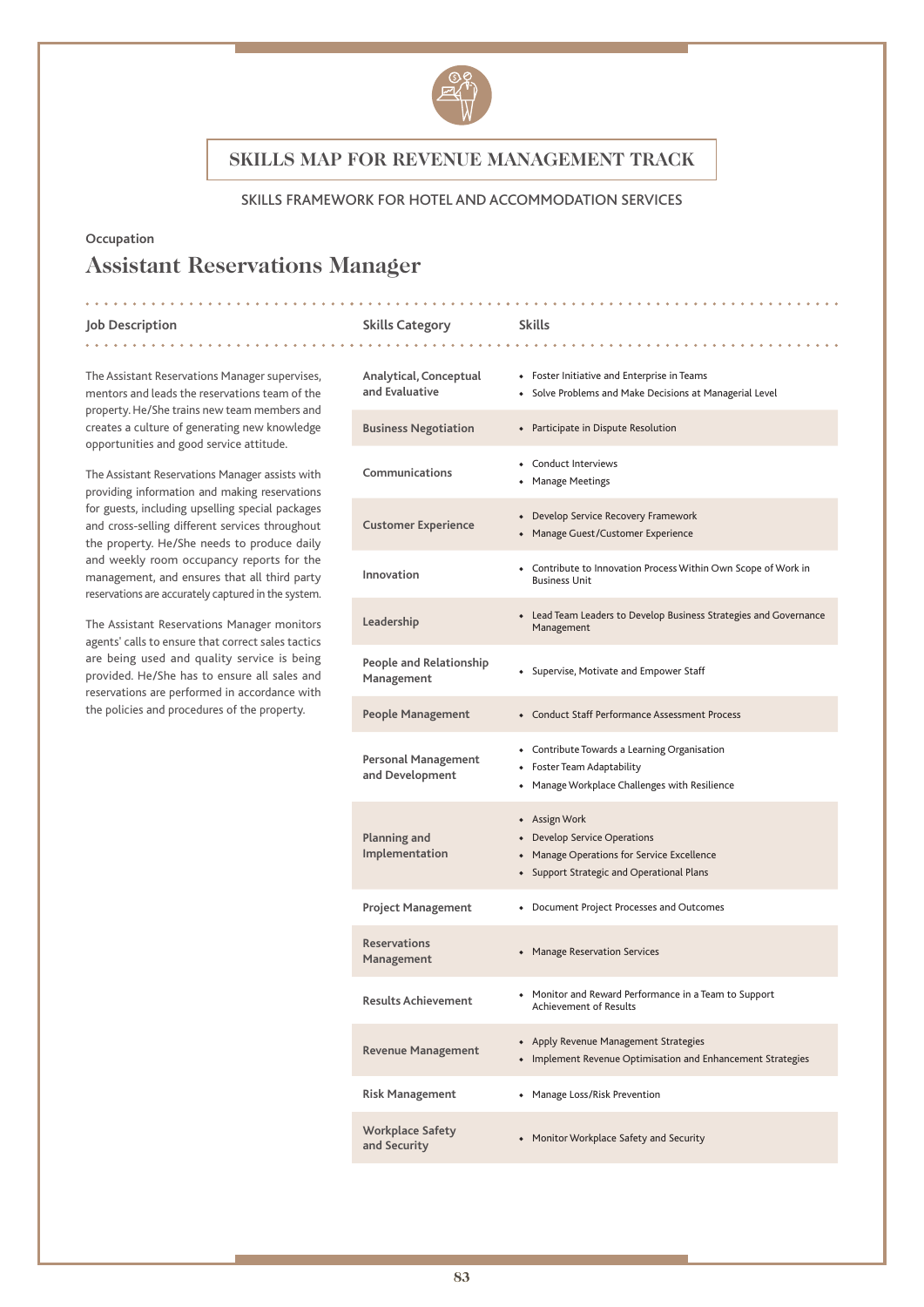

### SKILLS FRAMEWORK FOR HOTEL AND ACCOMMODATION SERVICES

### **Occupation**

# **Assistant Revenue Manager**

<u>. . . . . . . . .</u>

#### **Job Description Skills Category Skills**

The Assistant Revenue Manager supports the operations of the revenue department to optimise sales for the property. He/She assists to ensure maximum revenue opportunities are achieved through execution and maintenance of all sales strategies implemented by the Director of Revenue Management. He/She ensures that sales strategies and rate restrictions are communicated, implemented and modified as market conditions fluctuate, and works very closely with the sales and marketing team and other business departments of the property.

The Assistant Revenue Manager analyses and reports revenue management data, generates and provides accurate and timely results in the form of reports, presentations, et cetera. He/ She also conducts sales strategy analysis and refinement as appropriate to increase market share of the property. In addition, he/she explores opportunities that drive profit, create value for clients, encourage innovation and provide recommendations to improve the effectiveness of the revenue management processes.

| Analytical, Conceptual<br>and Evaluative                          | • Facilitate the Implementation of a Productivity Framework<br>• Solve Problems and Make Decisions at Managerial Level    |
|-------------------------------------------------------------------|---------------------------------------------------------------------------------------------------------------------------|
| <b>Business Continuity</b><br>Management                          | • Manage Crisis Situations                                                                                                |
| <b>Business Negotiation</b>                                       | • Participate in Dispute Resolution                                                                                       |
| Communications                                                    | • Conduct Interviews<br>• Manage Meetings                                                                                 |
| <b>Customer Experience</b>                                        | • Manage Guest/Customer Experience                                                                                        |
| Infocomm Technology                                               | • Apply Workplace Information and Communication<br>Technology (ICT)<br>• Perform Project Planning Functions               |
| <b>Information and Results</b>                                    | • Analyse Service Quality and Customer Satisfaction                                                                       |
| Innovation                                                        | • Manage Innovation in the Business Function                                                                              |
| Marketing<br><b>Communications and</b><br><b>Public Relations</b> | • Maintain Brand Image                                                                                                    |
| <b>People and Relationship</b><br>Management                      | • Cultivate Workplace Relationships and Diversity                                                                         |
| People Management                                                 | • Conduct Staff Performance Assessment Process                                                                            |
| <b>Personal Management</b><br>and Development                     | • Contribute Towards a Learning Organisation<br>• Manage Workplace Challenges with Resilience                             |
| Planning and<br>Implementation                                    | • Manage and Review Systems and Processes                                                                                 |
| <b>Reservations</b><br>Management                                 | • Manage Reservation Services                                                                                             |
| <b>Revenue Management</b>                                         | • Implement Revenue Management Strategies<br>• Manage Distribution Channels and Revenue<br><b>Optimisation Strategies</b> |
| <b>Sales and Marketing</b>                                        | • Analyse the Impact of Customer Behaviour on Sales and<br><b>Marketing Strategies</b>                                    |

. . . . . . . . . . . . . . . . .

. **. . . . . . . . . . . . .** .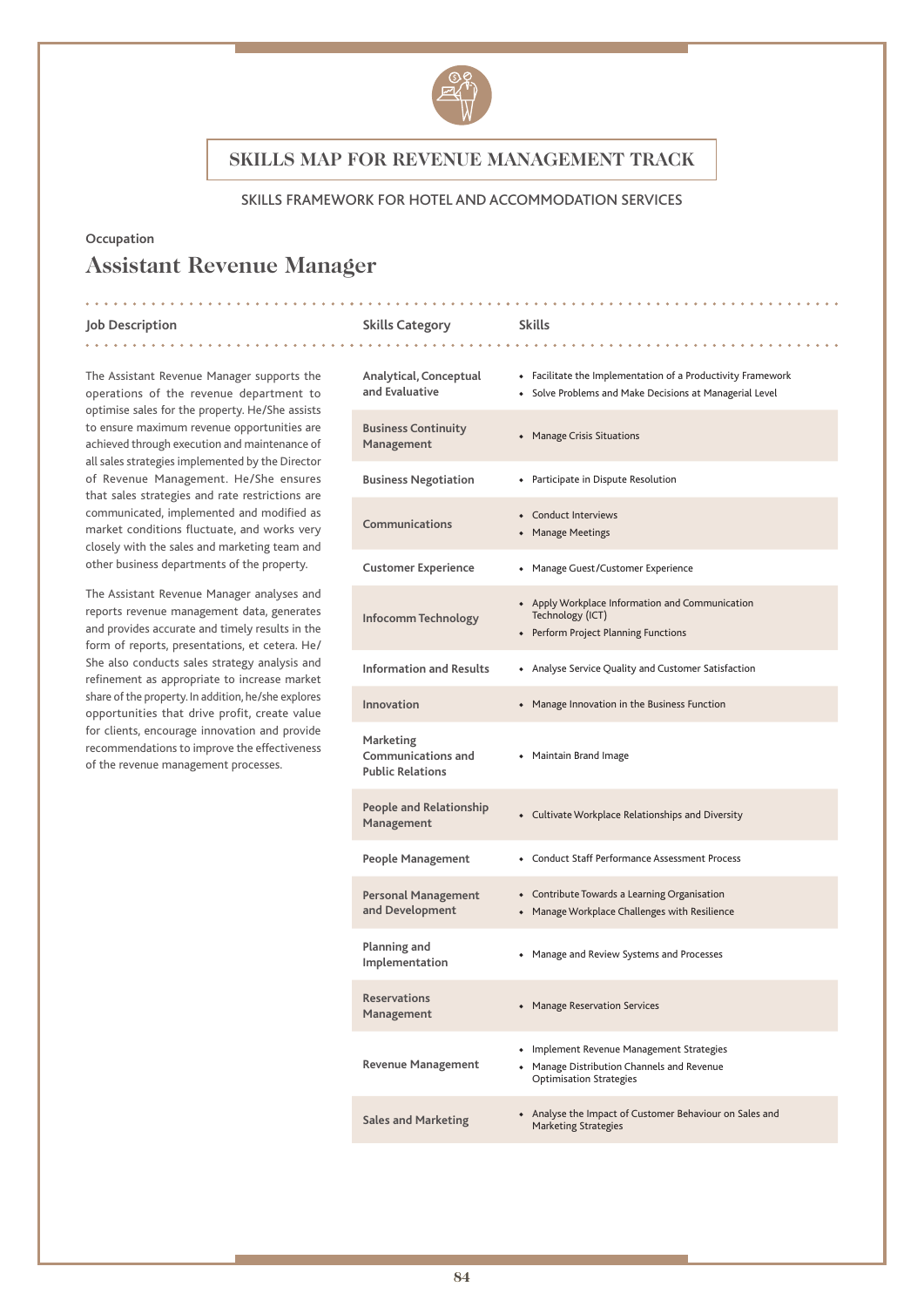

### SKILLS FRAMEWORK FOR HOTEL AND ACCOMMODATION SERVICES

. **. . . . . . . . .** .

### **Occupation**

# **Reservations Manager**

. . . . . . . . .

#### **Job Description Skills Category Skills**

The Reservations Manager is responsible for managing the reservation process and operations in the property, by coaching and motivating the team to deliver quality guest service and meet financial targets for the property. He/She also ensures that the reservations team adheres to policies and procedures implemented by the property, while working with the team to promote internal sales and upselling of all facilities.

The Reservations Manager works closely with the revenue management team to implement the pricing strategy of the property and manage day-to-day optimal room occupancy.

The Reservations Manager ensures all related systems are configured correctly, validated and working to full capacity, and is responsible for best practice standards for optimal profitability and occupancy of the rooms. He/She also conducts recruitment and training for the reservations team, controls and analyses departmental costs to ensure that performance is within budget.

| Analytical, Conceptual<br>and Evaluative      | • Apply Systems Thinking in Problem Solving and Decision Making<br>• Facilitate the Implementation of a Productivity Framework  |
|-----------------------------------------------|---------------------------------------------------------------------------------------------------------------------------------|
| <b>Business Continuity</b><br>Management      | • Manage Crisis Situations                                                                                                      |
| <b>Business Negotiation</b>                   | • Manage Dispute Mediation                                                                                                      |
| <b>Change Management</b>                      | • Facilitate Innovation and Lead Team Leaders to Implement Change                                                               |
| <b>Customer Experience</b>                    | • Create Guest/Customer Experience<br>• Manage the Service Brand                                                                |
| <b>Finance</b>                                | • Prepare Budget for the Business Unit                                                                                          |
| Infocomm Technology                           | • Analyse and Recommend Best Practices and Technology<br>in Hospitality                                                         |
| <b>Information and Results</b>                | • Drive Service Quality and Customer Satisfaction                                                                               |
| Leadership                                    | • Lead Managers to Lead Organisational Strategies and<br>Governance Management                                                  |
| <b>People and Relationship</b><br>Management  | • Plan, Conduct and Evaluate Orientation Training                                                                               |
| <b>People Management</b>                      | • Manage Human Resources in the Department                                                                                      |
| <b>Personal Management</b><br>and Development | • Develop Self to Maintain Professional Competence at Senior<br>Management Level                                                |
| Planning and<br>Implementation                | • Manage and Review Systems and Processes<br>• Manage Resource Planning<br>• Provide Information for Management Decision Making |
| <b>Risk Management</b>                        | • Comply with Legal Requirements in a Lodging Property                                                                          |
| <b>Sales and Marketing</b>                    | • Manage Customer Acquisition and Retention Programmes                                                                          |

. . . . . . . . . . . .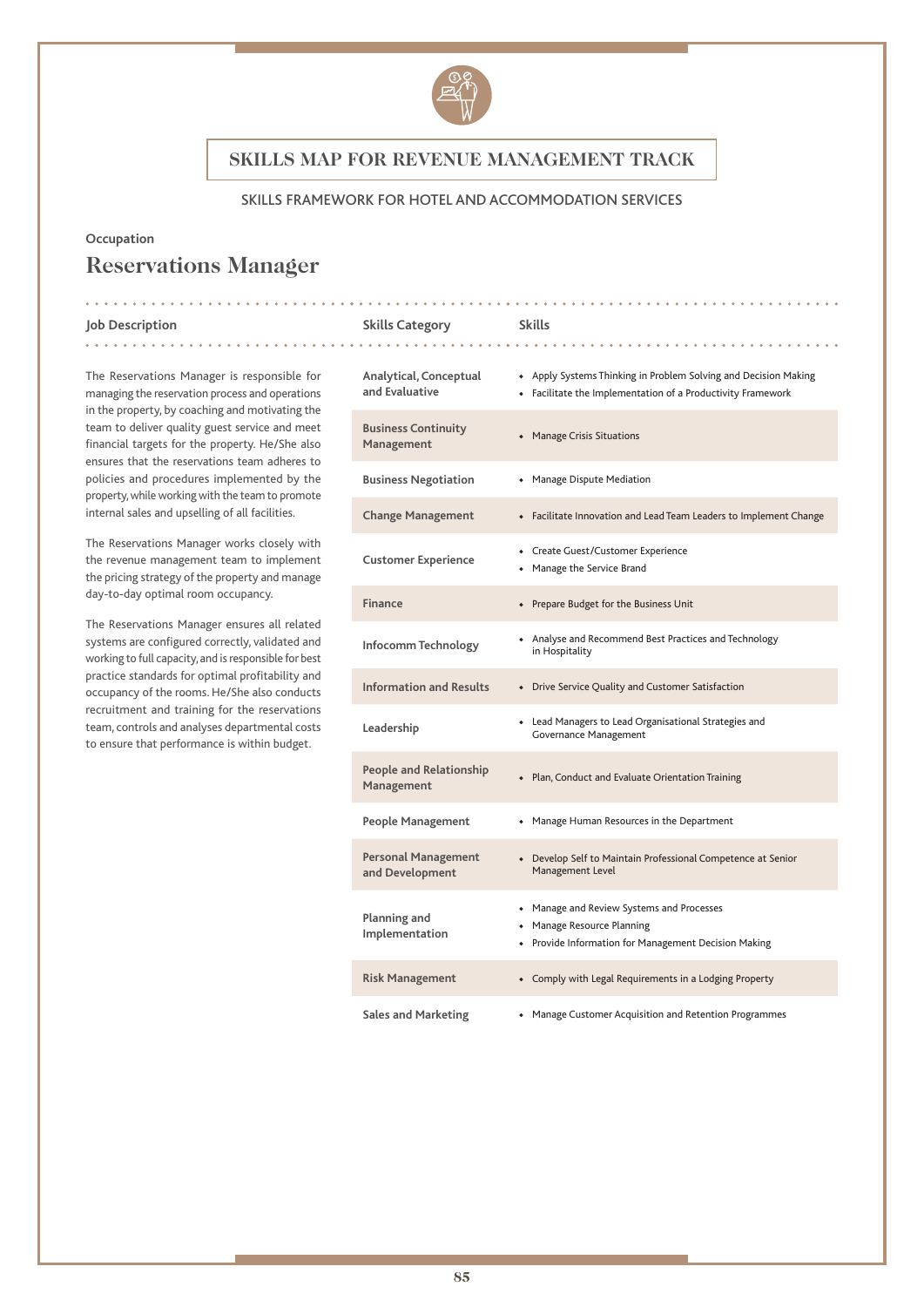

#### SKILLS FRAMEWORK FOR HOTEL AND ACCOMMODATION SERVICES

. . . . . . . . . . . . . . .

#### **Occupation**

# **Revenue Manager**

#### **Job Description Skills Category Skills**

. **. . . . . . . . . . .** .

The Revenue Manager oversees the revenue management and distribution strategy of the property and manages day-to-day yield operations. He/She ensures that all target market segments are developed for the long-term benefit of the property's business, performs competitive benchmark studies and follows market trends. He/She also creates and develops pricing strategies and manages all third-party distribution. He/She also provides weekly dynamic forecasts of expected results, variances and budget comparisons, analyses overall monthly sales performance and provides summary report with recommendations to improve long term strategies.

The Revenue Manager has to work closely with other departments to ensure that the pricing strategies are implemented on a daily basis. He/ She is responsible for assessing, analysing and pricing group business strategies. He/She needs to ensure that the revenue team adopt best practice standards to include competitor analysis, environmental scanning, market modelling, distribution yield management, business mix yield management, pricing control and new pricing concepts in reports to the management. He/She also needs to evaluate the performance of distribution partners and contracted rates (OTA, FIT, tour operators, et cetera).

| Analytical, Conceptual<br>and Evaluative      | • Apply Systems Thinking in Problem Solving and Decision Making<br>• Contribute to the Design and Development of a<br>Productivity Framework |
|-----------------------------------------------|----------------------------------------------------------------------------------------------------------------------------------------------|
| <b>Business Negotiation</b>                   | • Manage and Direct Negotiations<br>• Manage Dispute Mediation                                                                               |
| Communications                                | • Conduct Presentations to Senior Management                                                                                                 |
| Finance                                       | • Prepare Budget for the Business Unit                                                                                                       |
| Infocomm Technology                           | • Analyse and Recommend Best Practices and Technology<br>in Hospitality                                                                      |
| Innovation                                    | • Innovate the Customer Experience                                                                                                           |
| Leadership                                    | • Lead Team Leaders to Develop Business Strategies and Governance<br>Management                                                              |
| <b>People Management</b>                      | • Manage Human Resources in the Department                                                                                                   |
| <b>Personal Management</b><br>and Development | • Develop Self to Maintain Professional Competence at Senior<br>Management Level                                                             |
| Planning and<br>Implementation                | • Manage Resource Planning<br>• Provide Information for Management Decision Making                                                           |
| <b>Revenue Management</b>                     | • Manage Strategic Revenue Management<br>• Manage Total Revenue Management                                                                   |
| <b>Sales and Marketing</b>                    | • Manage Customer Acquisition and Retention Programmes<br>• Manage Hotel Sales and Marketing Initiatives                                     |

. **. . . . . . . . . . . . .** .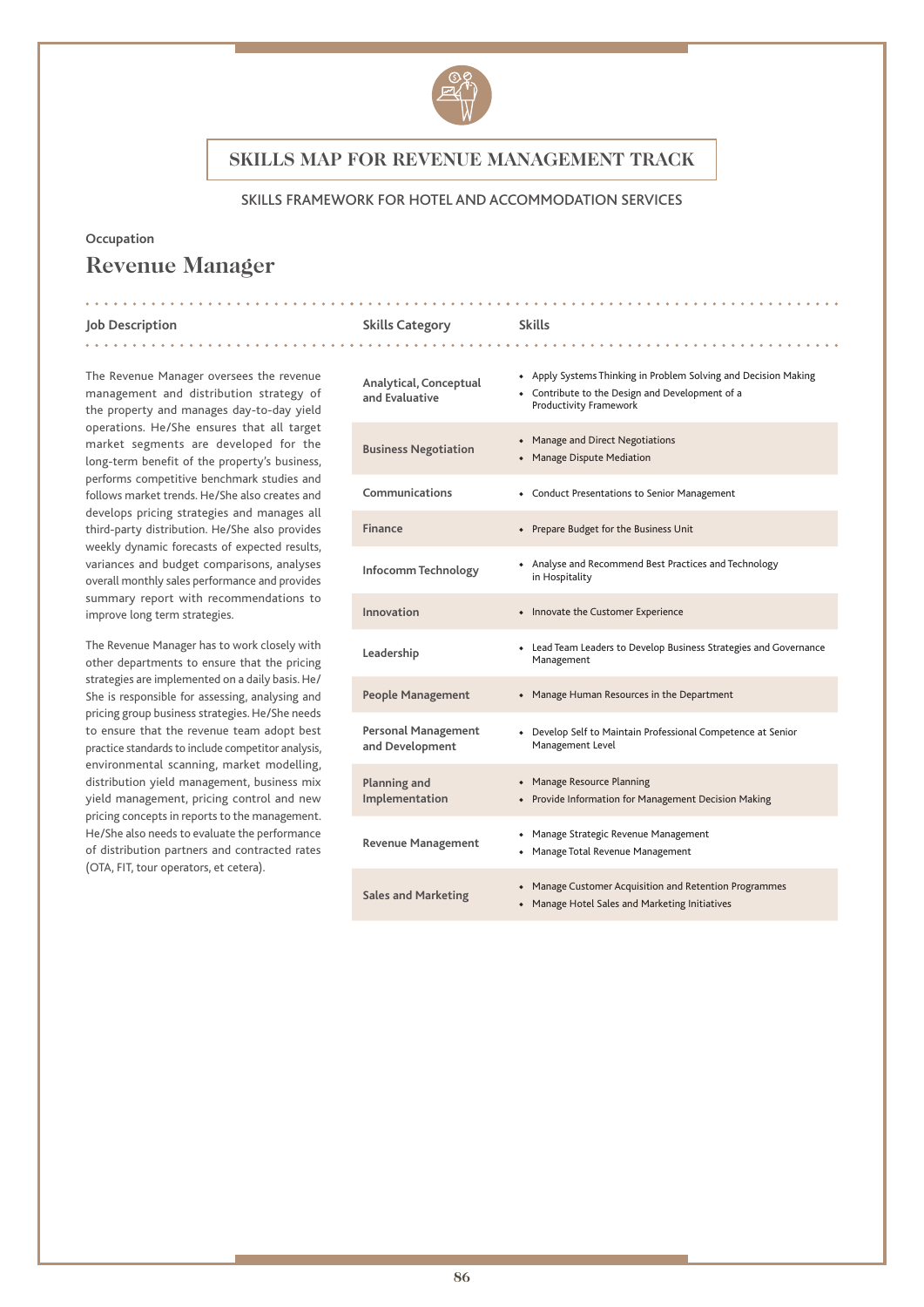

### SKILLS FRAMEWORK FOR HOTEL AND ACCOMMODATION SERVICES

### **Occupation**

# **Director of Revenue Management**

#### **Job Description Skills Category Skills**

. . . . . . . . . . . . .

The Director of Revenue Management drives revenue and profits for the property by implementing effective revenue management practices and strategies for all business sources of the property. The Director of Revenue Management determines daily pricing which are aligned with the overall objectives of the property to maximise revenues. He/She also analyses the external marketplace, customer demand and competitor offerings to ensure proper price competitiveness within the market and competitive set. He/She also evaluates the channel and intermediary opportunities in line with segmentation goals and corporate guidelines.

The Director of Revenue Management also develops guidelines for managing the property's inventory and pricing strategies to maximise the revenue received from each segment and distribution channel. He/She partners with the sales team on contracted, group and negotiated transient revenue generation and ensures alignment with overall pricing and promotional activities. He/She also manages the reservations department (if applicable) to ensure pricing strategies are implemented according to the revenue plan, and prepares and distributes accurate revenue forecasts for the General Manager.

The Director of Revenue Management may assist with the property's budgeting process and budget input in cooperation with the General Manager.

| <b>Business Continuity</b><br>Management      | • Direct Management of Crisis Situations                                                                                                         |
|-----------------------------------------------|--------------------------------------------------------------------------------------------------------------------------------------------------|
| <b>Change Management</b>                      | • Facilitate Innovation and Lead Managers to Manage Change                                                                                       |
| Finance                                       | • Develop and Establish Financial Budget and Plans                                                                                               |
| Infocomm Technology                           | • Capitalise on Opportunities Created Through Digital Disruption in<br>the Hospitality Industry                                                  |
| Innovation                                    | • Champion Service Innovation<br>• Facilitate Innovation Process within the Organisation                                                         |
| <b>Knowledge Management</b>                   | • Develop and Establish a Knowledge Management System                                                                                            |
| People and Relationship<br>Management         | • Establish Organisational Relationships and Lead<br><b>Organisational Diversity</b>                                                             |
| <b>People Management</b>                      | • Develop Managers and High Potential Employees through<br>Organisational Talent Capability Review<br>• Develop Strategies for Talent Management |
| <b>Personal Management</b><br>and Development | • Develop Self to Maintain Professional Competence to Lead<br>an Organisation                                                                    |
| <b>Results Achievement</b>                    | • Monitor Divisional Performance and Develop Reward Strategies to<br><b>Facilitate Achievement of Results</b>                                    |
| <b>Revenue Management</b>                     | • Manage Distribution Channel Challenges and Strategies                                                                                          |

. . . . . . . . . . . . . . . .